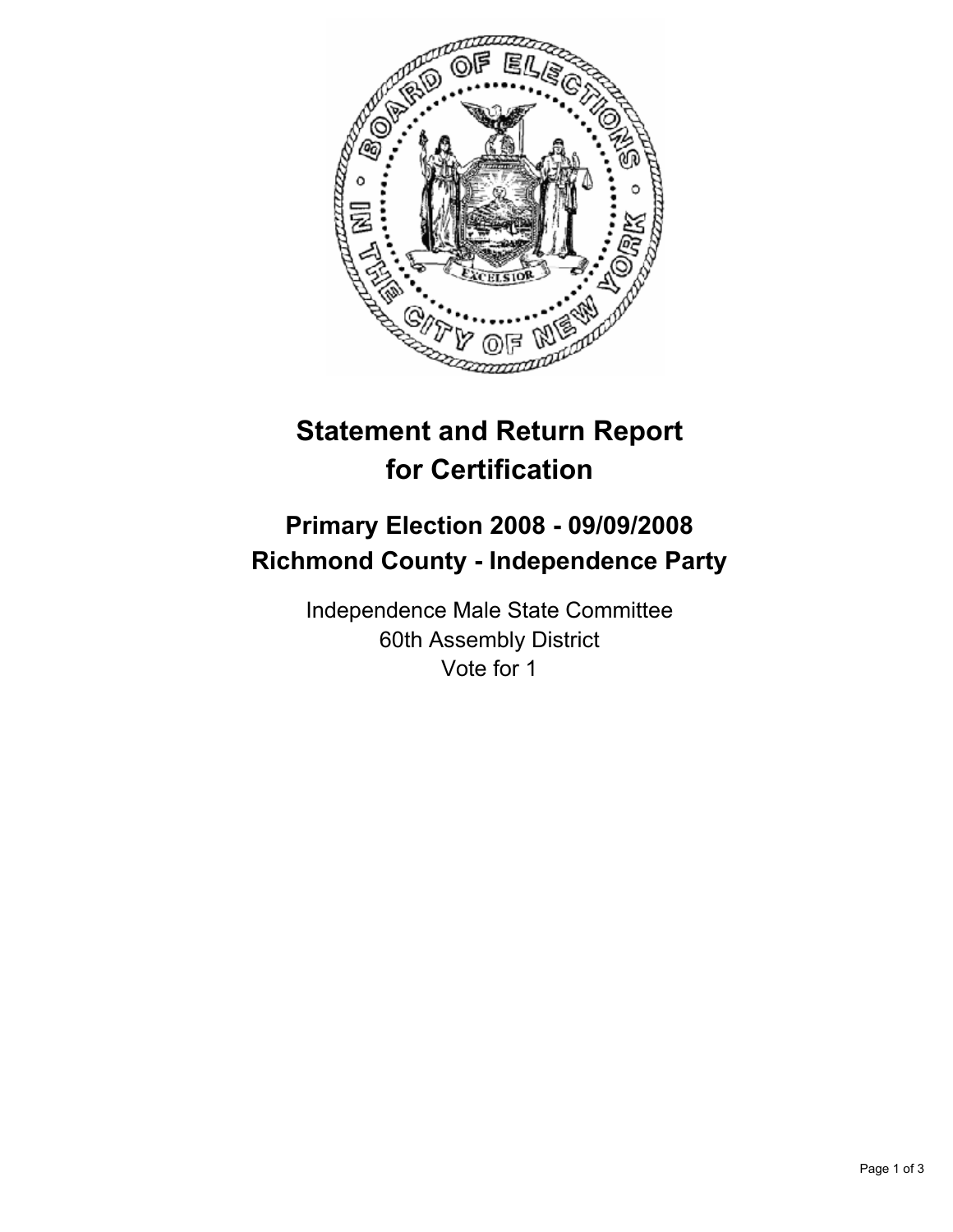

### **Assembly District 60**

| <b>EMERGENCY</b>      |    |
|-----------------------|----|
| ABSENTEE/MILITARY     |    |
| AFFIDAVIT             |    |
| <b>PAUL GIBILISCO</b> | 33 |
| ALAN WEINMAN          | 19 |
| <b>Total Votes</b>    | 52 |